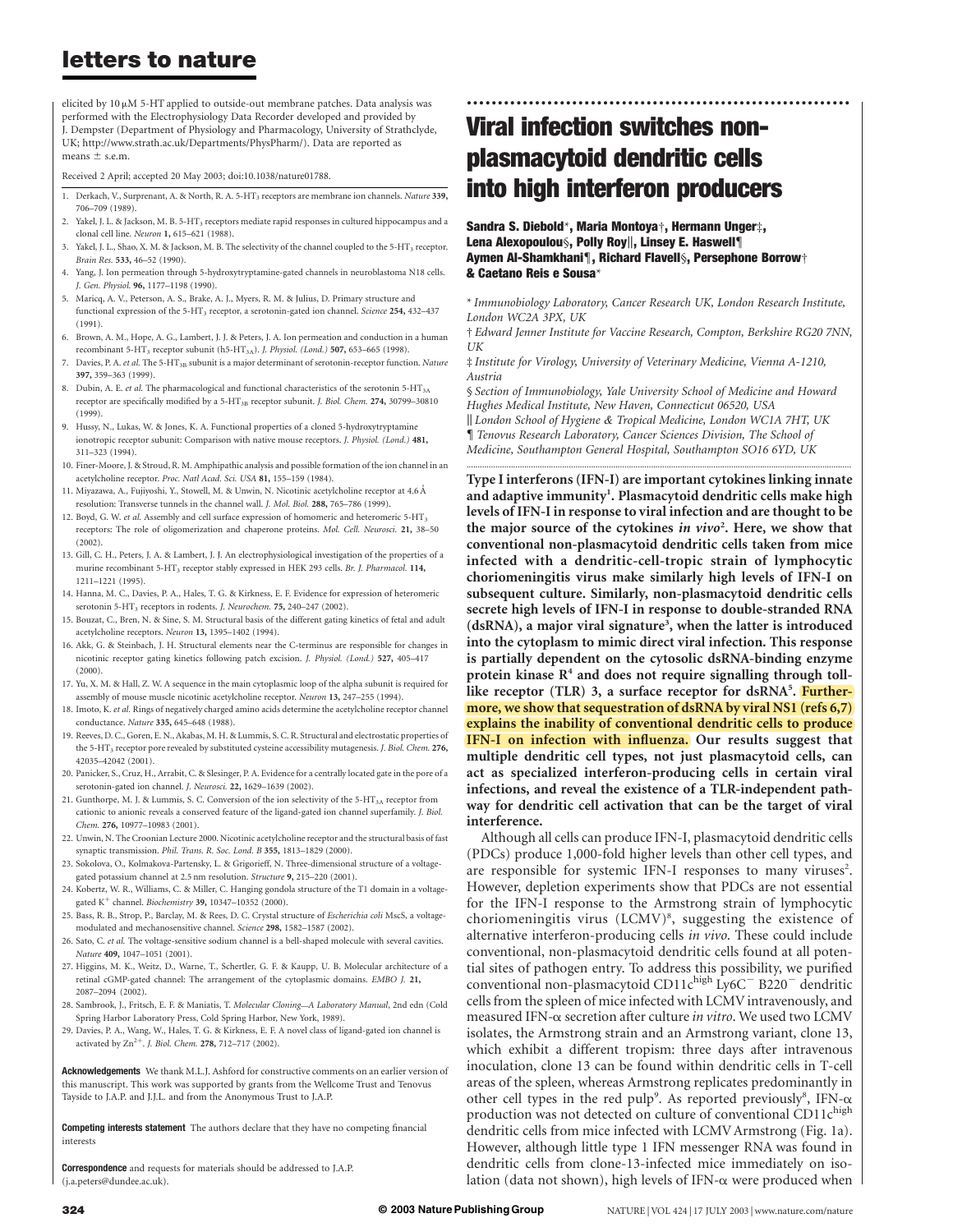



The viral components leading to IFN-I induction remain largely unidentified<sup>10</sup>. Among the best known is dsRNA, an intermediate in the replicative cycle of many viruses<sup>3</sup>. To dissect some of the events linking viral recognition to IFN-I production, we examined the response of non-plasmacytoid dendritic cells to the synthetic dsRNA polyriboinosinic polyribocytidylic acid (poly(I:C)). CD11chigh Ly6C<sup>-</sup> B220<sup>-</sup> dendritic cells treated with poly(I:C) made only background levels of IFN-<sup>a</sup> (Fig. 1b). However, because viral replication takes place in the cytosol, we then assessed the effect of delivering poly(I:C) intracellularly. Electroporation with poly(I:C) allowed conventional splenic dendritic cells to produce levels of IFN- $\alpha$  much greater than previously reported<sup>11</sup> and in the same order of magnitude as those made by PDCs (Fig. 1b, c). In contrast, B cells (Fig. 1b) or fibroblasts (not shown) did not produce high levels of IFN- $\alpha$  under the same conditions. To exclude the possibility of a PDC contaminant in the CD11 $c^{\text{high}}$  spleen fraction, experiments were repeated with CD11chigh dendritic cells grown in vitro from bone marrow precursors (BM-DCs) using granulocyte macrophage colony-stimulating factor (GM-CSF).  $BM\text{-DCs}$  also made high amounts of IFN- $\alpha$  after electroporation with poly(I:C) or after treatment with poly(I:C) in combination with lipofectamine, a reagent for nucleic acid transfection (Fig. 2a, b). The same treatments also induced IFN- $\beta$  mRNA expression (data not shown). Lipofectamine did not simply act as a nonspecific potentiator of cytokine synthesis, as interleukin-12 (IL-12) p70 induction actually decreased in the presence of the lipid (Fig. 2c). Similar to poly(I:C), dsRNA isolated directly from a reovirus also induced high levels of IFN- $\alpha$  production by BM-DCs when administered by electroporation or together with lipofectamine but not



Figure 2 Cytosolic administration of dsRNA induces  $IFN-\alpha$  production by BM-DCs. a, C57BL/6 BM-DCs were electroporated or not with the indicated amounts of poly(I:C) or reoviral dsRNA as in Fig. 1b. b, C57BL/6 BM-DCs were treated with or without different concentrations of poly(I:C) or viral dsRNA in the presence or absence of lipofectamine.  $a, b$ , IFN- $\alpha$  in culture supernatants was measured by ELISA after overnight culture.  $c$ , As

**Figure 1** Viral infection or cytosolic dsRNA can induce high levels of IFN- $\alpha$  production by non-plasmacytoid splenic dendritic cells. a, C57BL/6 mice were infected intravenously with LCMV Armstrong or clone 13. Splenic CD11 $c<sup>high</sup>$  dendritic cells were purified three days after infection, cultured overnight, and IFN- $\alpha$  accumulation in the supernatant was measured. Data are representative of three independent experiments. b, Splenic CD11c<sup>high</sup> dendritic cells (DCs) (BALB/c) or B cells (C57BL/6) were electroporated in the presence or absence of 3  $\mu$ g poly(I:C) or were exposed to the electroporation buffer with or without poly(I:C), but not subjected to the electrical pulse, before being cultured overnight in medium alone. Data show IFN- $\alpha$  accumulation in supernatants. c, Sorted CD11c<sup>dim</sup> Ly6C<sup>+</sup> B220<sup>+</sup> spleen PDCs (BALB/c) were cultured overnight with or without CpG (0.5  $\mu$ g ml<sup>-1</sup>), and secreted IFN- $\alpha$  was measured as above. Data represent the average values of triplicate samples  $\pm 1$  s.d. and are representative of at least four independent

-B cells-

Clone 13

 $\square$  - Electroporation

+ Electroporation

5,000

4,000

3,000

2,000

 $1.000$  $\mathsf{C}$ 

CpG Control -PDCs-

c

 $FN-\alpha$  (U m $T$ )

experiments.

 $\overline{a}$ 

 $FN-\alpha$  (U m $F^1$ 2,000

b

 $F N-\alpha$  (U m $T^{-1}$ )

3,000

1,000

5,000

4.000

3,000

 $2,000$ 

 $1,000$ 

 $\Omega$ 

 $< 100$ 

 $< 100$ 

Poly(I:C) Control Poly(I:C) Control

- CD11chigh DCs - -

Untreated Armstrong

for **b** but measuring  $|L-12 p70$ . Data in  $a-c$  represent the average values of triplicate samples  $\pm$ 1 s.d. and are representative of at least three independent experiments. d, Intracellular IFN- $\alpha$  staining of C57BL/6 BM-DCs after electroporation with 0.3  $\mu$ g poly(I:C). Numbers indicate percentage of total cells in each quadrant. Data are representative of three independent experiments.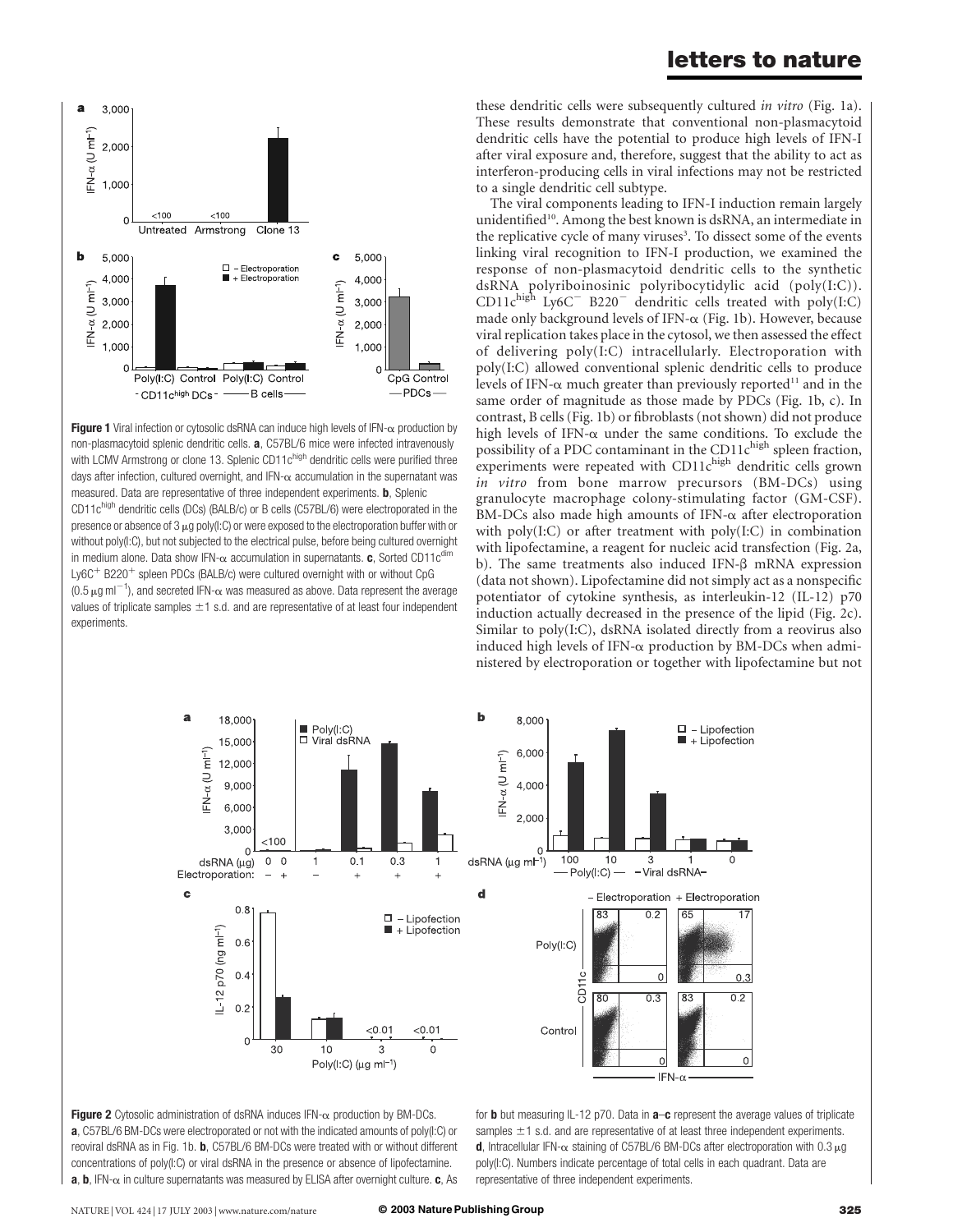### letters to nature

when given exogenously (Fig. 2a, b; the lower levels of IFN- $\alpha$ induced by reoviral dsRNA are probably due to the fact that it could not be used at saturation because of limited availability). Notably, IFN- $\alpha$  production in BM-DC cultures was not attributable to a small number of contaminating PDCs, as  $14-22\%$  of CD11 $c^{\text{high}}$ cells stained for the cytokine after electroporation with poly(I:C) (Fig. 2d). IFN- $\alpha$  production by BM-DCs in response to cytosolic dsRNA could be amplified but not initiated by providing a co-signal via CD40 (Supplementary Fig. 1), suggesting that it might be further regulated during dendritic cell–T-cell interactions, as reported for other cytokines<sup>12</sup>. We conclude that non-plasmacytoid dendritic cells can act as interferon-producing cells in response to dsRNA if the viral pattern crosses the plasma membrane.

TLR3 can mediate innate stimulation by dsRNA, and it is important for the induction of IFN- $\alpha$  and IFN- $\beta$  genes in macrophages and for IL-12 p40 production by BM-DCs in response to poly(I:C)<sup>5</sup>. Notably, TLR3 message was undetectable in resting immature BM-DCs (Supplementary Fig. 2a, b). Nevertheless, activation of BM-DCs with a variety of stimuli, including poly(I:C), caused an increase in TLR3 mRNA expression (Supplementary Fig. 2b). To determine whether this might account for the IFN-I response,  $TLR3^{-/-}$  BM-DCs were treated with poly(I:C) plus lipofectamine and assayed for IFN- $\alpha$  secretion. As shown in Fig. 3a, TLR3 deficiency did not impair IFN-<sup>a</sup> production. To examine the involvement of other TLRs, we tested the requirement for MyD88, a TLR adapter<sup>13</sup>. MyD88<sup>-/-</sup> BM-DCs mounted normal IFN- $\alpha$  responses to poly(I:C) plus lipofectamine (Fig. 3b). IFN- $\alpha$ induction was also resistant to the effects of a peptide originally believed to interfere specifically with TIRAP function but now known to block other pathways, including MyD88-independent TLR4 signalling, which can lead to IFN-I gene expression $^{14}$  (Fig. 3b). These results, together with the known topology of TLRs (ligandbinding domain facing away from the cytosol), suggest that  $IFN-\alpha$ 

produced by dendritic cells in response to cytosolic dsRNA is TLR-independent.

The apparent lack of TLR involvement and requirement for cytosolic delivery suggested that IFN- $\alpha$  production might require recognition of dsRNA by an intracellular pattern recognition receptor. Protein kinase R (PKR) is a cytosolic serine/threonine kinase activated by autophosphorylation on binding to dsRNA<sup>4</sup>. Although PKR is primarily involved in restricting viral replication<sup>4</sup>, it has also been implicated in IFN responses to some viruses<sup>15</sup> and in IFN-I induction by dsRNA in cell lines<sup>16-19</sup>. Consistent with this role, 2-aminopurine, a PKR inhibitor<sup>16,17</sup>, blocked IFN- $\alpha$ production by BM-DCs after treatment with poly(I:C) plus lipofectamine, even when CD40L was used to provide maximum amplification (Supplementary Fig. 3). The effect was selective as 2-aminopurine did not inhibit production of IL-12 p70 in response to CpG-containing oligonucleotide (CpG) or lipopolysaccharide (LPS) (see Supplementary Fig. 3). To formally implicate PKR, the experiments were repeated using BM-DCs grown from mice lacking the PKR dsRNA-binding domain (PKR<sup>-/-</sup> mice<sup>18</sup>). PKR<sup>-</sup> BM-DCs displayed a marked (although not absolute) reduction in IFN- $\alpha$  production after stimulation with poly(I:C) plus lipofectamine and CD40L (Fig. 3c). In contrast, IL-12 p70 production was actually increased in  $PKR^{-/-}$  dendritic cells (Fig. 3c), possibly because negative regulation by IFN-I was abrogated<sup>20</sup>. We conclude that PKR has an important function in the IFN-I response of dendritic cells to cytosolic dsRNA but is not required for production of IL-12.

Many viruses have evolved strategies to avoid activation of PKR<sup>10</sup>. For example, influenza, widely used to stimulate production of IFN-I by PDCs<sup>21-25</sup>, encodes the NS1 protein, which sequesters dsRNA7 . To test the hypothesis that NS1 blocks the IFN-I response of non-plasmacytoid dendritic cells, we compared IFN- $\alpha$  production by BM-DCs in response to infection with wild-type



Figure 3 IFN- $\alpha$  induction by dsRNA does not require TLR signalling but is largely dependent on PKR.  $\mathbf{a}$ , BM-DCs from TLR3<sup>-/-</sup> or control mice were treated with poly(I:C) (30  $\mu$ g ml<sup>-1</sup>) plus lipofectamine or left untreated (control). Cells were cultured on CD40L-expressing fibroblasts and IFN- $\alpha$  accumulation in culture supernatants was determined after overnight culture. **b**, MyD88<sup>-/-</sup> or control wild-type (WT) BM-DCs were treated as in a in the presence of an inhibitory peptide (TIRAP), control peptide or in the absence of peptide. Data represent the average values of triplicate samples  $\pm 1$  s.d. and are representative of three independent experiments. The inhibitory peptide but not the



control peptide prevented upregulation of CD86 in dendritic cells treated with LPS (data not shown; see also ref. 12).  $\mathbf{c}$ , BM-DCs from PKR<sup>-/-</sup> or wild-type littermate control mice were treated with or without the indicated concentrations of poly(I:C) in the presence or absence of lipofectamine, or with CpG or LPS (both at 0.5  $\mu$ g ml<sup>-1</sup>) in the absence of lipofectamine. Fc–CD40L was used throughout to amplify cytokine production. IFN- $\alpha$  and IL-12 p70 accumulation in supernatants was determined after overnight culture. Data represent the average values of triplicate samples  $\pm 1$  s.d. and are representative of four independent experiments.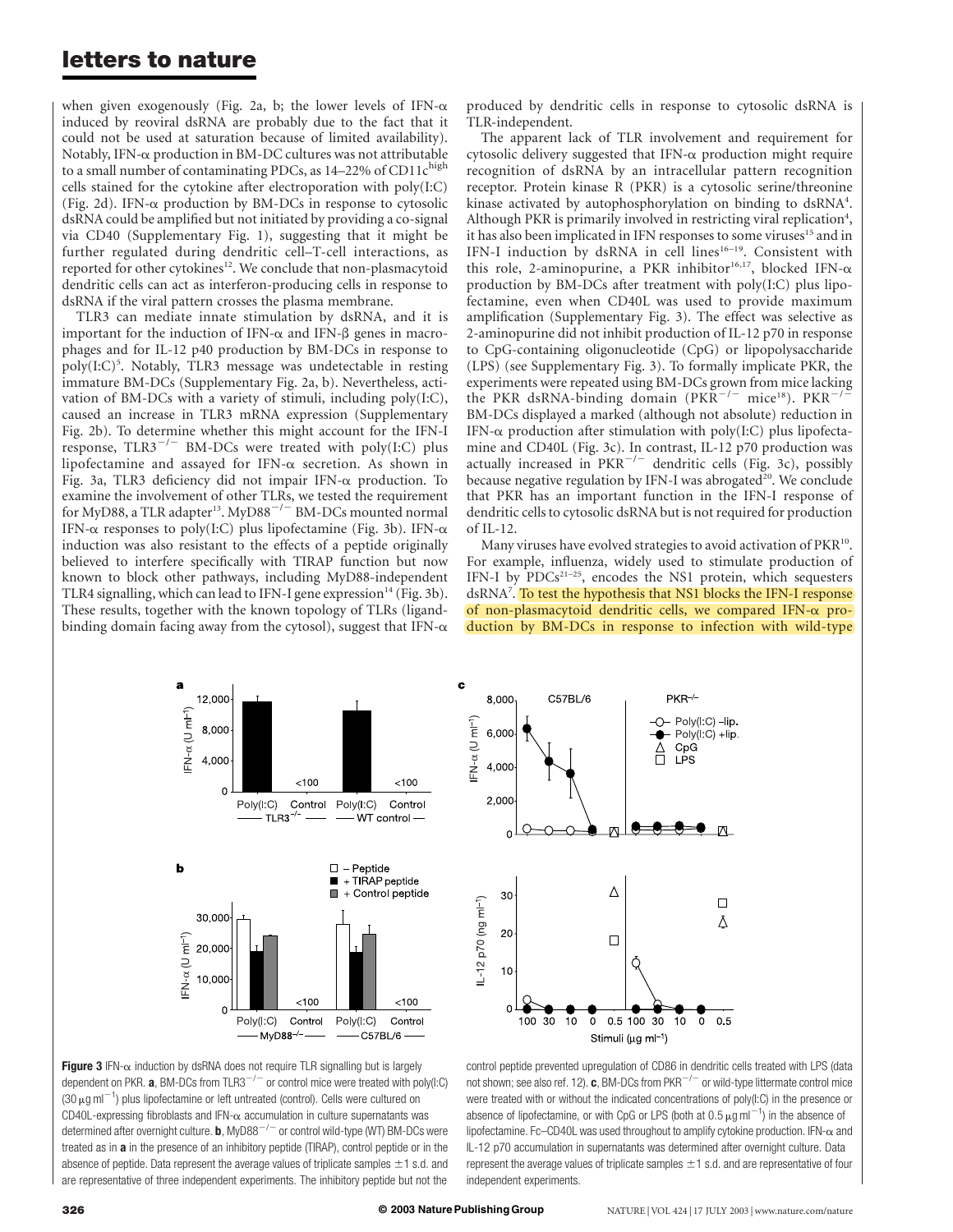influenza or with an NS1-deleted mutant virus  $(\Delta \text{NS1})^6$ . Consistent with previous reports<sup>21-25</sup>, non-plasmacytoid BM-DCs produced little IFN- $\alpha$  in response to wild-type influenza despite the fact that the virus infected up to 60% of the cells as assessed by staining for influenza nucleoprotein (NP) (Fig. 4a, b). However, infected BM-DCs also expressed high levels of NS1 (Fig. 4a). In contrast, infection with  $\Delta$ NS1 influenza induced production of high levels of IFN- $\alpha$  (Fig. 4b). This was especially striking as  $\Delta$ NS1 replicates poorly in wild-type cells<sup>6,7</sup> and infected only a small fraction of BM-DCs ( $\leq$ 10% NP<sup>+</sup> cells) (Fig. 4a). We conclude that dsRNA produced during active viral replication in conventional dendritic cells can trigger high levels of IFN- $\alpha$  production provided that the virus does not actively interfere with dsRNA recognition pathways.

Our data suggest that non-plasmacytoid dendritic cells can function as interferon-producing cells after viral infection, and demonstrate that there are at least two pathways for their activation by viral dsRNA. Cell surface recognition through a PKR-independent pathway is sufficient to trigger production of IL-12 (Fig. 3c). In contrast, IFN-I production requires access of dsRNA to the cytoplasm and involves PKR and, possibly, related kinases. These results



Figure 4 Infection with  $\Delta$ NS1 influenza allows IFN- $\alpha$  production by non-plasmacytoid dendritic cells.  $a$ , BM-DCs were infected with influenza  $\Delta$ NS1 or wild-type virus or were left untreated. Cells were stained for influenza NS1 and NP protein after overnight culture and analysed by flow cytometry after gating on CD11 $c^{high}$  cells. **b**, Same cells as in **a**.  $IFN-\alpha$  accumulation in the supernatant was measured after overnight culture. Data are representative of three independent experiments.

imply that conventional dendritic cells can discriminate between direct infection with actively replicating virus compared with contact with free viral particles or virally infected cells. Notably, previous investigations have failed to reveal non-plasmacytoid dendritic cells as major IFN-I producers in response to viral infection<sup>2</sup>. In some instances, this may have been due to lack of viral tropism for dendritic cells, as suggested by our experiments comparing LCMVArmstrong and clone 13 (Fig. 1a). In other cases, it is likely to have been due to lack of viral replication and consequent lack of dsRNA production (for example, experiments using inactivated viruses<sup>26,27</sup>) or to viral sequestration of the stimulus as shown by our experiments with  $\Delta$ NS1 influenza (Fig. 4). In contrast to conventional dendritic cells, PDCs respond both to wild-type influenza and inactivated virus<sup>21-25,27</sup> and must, therefore, possess additional, dsRNA-independent pathways for IFN-I induction. Thus, the fundamental difference between plasmacytoid and non-plasmacytoid dendritic cells seems to be in the mechanisms used for coupling viral recognition to IFN-I synthesis rather than in an ontogenetically determined ability to produce vast amounts of the cytokines.

PKR has been implicated previously in IFN-I production by fibroblasts in response to exogenously added dsRNA<sup>16-19</sup>. However, because TLR signalling can lead to PKR activation $14$ , this could have been due to TLR3 engagement at the cell surface<sup>10</sup>. Here, we demonstrate that PKR can participate in induction of high levels of IFN-I independently of TLR3 or other TLRs. This may involve PKR itself acting as a cytosolic pattern recognition receptor for dsRNA or might require an upstream dsRNA-binding PKR activator such as PACT<sup>4</sup>. PKR can then lead to the activation of a pathway leading to phosphorylation of IRF3 and IRF7 (refs 4,19), two transcription factors critical for the expression of IFN- $\beta$ /IFN- $\alpha_4$ and non-IFN- $\alpha_4$  genes, respectively<sup>28</sup>. In contrast to fibroblasts<sup>28</sup>, BM-DCs, splenic CD11chigh dendritic cells and splenic PDCs constitutively express mRNA for IRF3 and IRF7 (data not shown). Therefore, it is likely that most dendritic cell types can rapidly make all IFN- $\alpha$  subtypes on stimulation and not just the IRF3-dependent IFN- $\beta$ /IFN- $\alpha_4$ .

Other pathways besides PKR probably have a role in IFN-I induction in infected dendritic cells. Indeed,  $PKR^{-/-}$  dendritic cells still produce IFN-<sup>a</sup> after transfection with high levels of dsRNA (data not shown), suggesting that PKR deficiency decreases sensitivity to the stimulus (Fig. 3) but does not abrogate the response entirely. Unfortunately, this has prevented us from assessing the degree to which the IFN-I response to  $\Delta$ NS1 influenza is PKRdependent. Comparing wild-type and  $PKR^{-/-}$  dendritic cells is uninterpretable because  $\Delta$ NS1 virus replicates to 10<sup>5</sup> higher titres in PKR-deficient cells<sup>7</sup>. This generates high levels of dsRNA, which can overwhelmingly induce IFN- $\alpha$  production through PKR-independent pathways even if these pathways normally account for only a fraction of the IFN-I response. Such induction of IFN-I is not seen during infection with wild-type influenza presumably because dsRNA sequestration by NS1 prevents activation of all cytosolic dsRNA recognition pathways. Similar considerations may explain the data reported by ref. 19, that  $PKR^{-/-}$  fibroblasts show impaired IRF3/7 phosphorylation and IFN-I induction in response to dsRNA but not to infection with Newcastle disease virus (NDV). Although this discrepancy was originally attributed to IFN-I induction by NDV components other than dsRNA<sup>19</sup>, it may equally have been the result of unchecked viral replication in PKR-deficient cells generating levels of dsRNA sufficient to activate secondary pathways for IFN-I induction. Consistent with this interpretation, NDV-induced IRF3/7 phosphorylation was completely blocked by E3L, a vaccinia dsRNA-sequestering protein similar to NS1 (ref. 19). These arguments justify our preference for delivering controlled amounts of dsRNA rather than using virus infection to dissect IFN-I production pathways in dendritic cells. Independent of its role during viral infection, the demonstration of a TLR-independent mechanism for